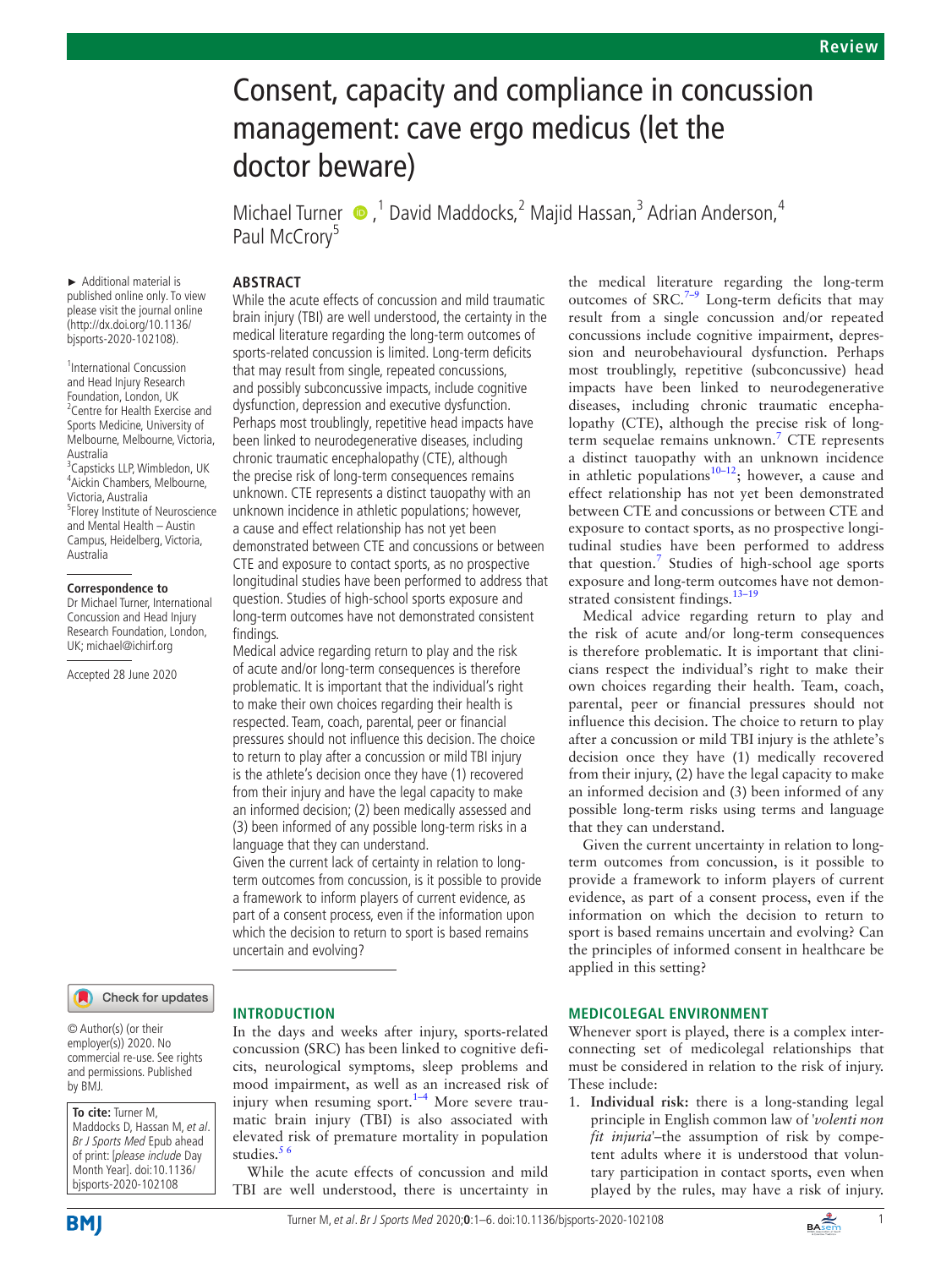This principle is a common defence for the torts of trespass against the person providing the physical contact did not go beyond what was expected in the usual nature of that sport (R v Billinghurst (1978) Crim LR 553) or that the injuries resulted from inadequate safety measures (see comment on Watson v British Boxing Board of Control (2001) QB 1134 below).

- 2. **Sporting Club:** there is a duty of care owed to an athlete either employed by a sports club or when participating in an organised sporting fixture under the auspices of a sporting club. Sporting clubs have an obligation in law to take all reasonable steps to ensure that their medical staff, allied health staff and trainers assess and manage concussion in accordance with the prevailing rules and regulations of that sport. They must also take all reasonable steps to ensure that all the staff involved in medical care of the club's athletes are appropriately registered (if relevant in their jurisdiction) and resourced, and that players are educated regarding the importance of concussive injuries.
- 3. **Medical staff:** doctors and healthcare professionals must be registered or licensed to practise in the state or country and do so within the scope of their training, experience and competence. They should be familiar with current concussion management guidelines specific for the athlete's sport and there should be no financial or other conflict of interest that could potentially influence patient care. Like all other medical professionals, they are negligent if they fail to deliver the standard of care reasonably expected of someone in the medical profession (as held in the cases of Wilsher v Essex Area Health Authority (1988) 1 AC 1074 and Bolam v Friern Hospital Management Committee (1957) 1WLR 582 (1957)).
- 4. **Sports governing bodies:** sporting governing organisations or unions that impose regulations or guidelines to manage concussion, may take on an additional duty of care for their sports participants. Additional steps for governing bodies may include rule changes, education, medical guidelines and research into injury prevention. The Court of Appeal of England and Wales ruled in Watson v British Boxing Board of Control (2001) QB 1134 that even allowing for a voluntary assumption of risk, the British Boxing Board of Control as a governing body owed a duty of care to participants. It was in breach of this duty by failing to ensure that adequate resuscitation equipment and medical assistance was available at ringside in the event of the claimant suffering a serious head injury during the bout. This case was considered to be the first case where a regulatory body has been liable for the negligent failure to regulate. In Australia however, the case of Agar v Hyde (2000) HCA 41 examined the question of whether the board of control owed a duty to protect the players of the game in a case of a rugby player who sustained a broken neck while playing rugby. The High Court of Australia determined that the board did not owe a duty of care in circumstances where it lacked control over the rules in matches where the players were injured.

# **SPORTING CLUBS AND GOVERNING BODIES CONFUSING THE ROLE?**

Even allowing for the voluntary assumption of injury risk, it would be reasonably foreseeable that the individual participants (who necessarily accept a risk of injury by participation in sport) would rely on their club for overall medical care and for sports governing bodies to ensure the personal safety of participants

(by providing rules and safety guidance, and by taking all reasonable steps to ensure their compliance).

Sporting organisations often fulfil this role through regulatory mechanisms that specifically require the team doctor to determine 'fitness to play' for injured players, without necessarily involving a formal process of informed consent, in the expectation that this unstated requirement will be satisfied by the doctor. An example of this approach is shown by the international sports medicine federation, FIMS, which states '*It is the responsibility of the sports medicine physician to determine whether the injured athletes should continue training or participate in competition'*. [20](#page-5-5) Most of the governing bodies of sport do not have a specific medical ethical code but rather default to the doctors' country of licensing origin to provide an overarching ethical model in which to practise. Only the International Olympic Committee has a detailed and specific medical ethical code of conduct, which is recognisable as a process of informed consent related to participation between the athlete and doctor. $2<sup>2</sup>$ 

An extension of this concept is that sporting clubs, and governing bodies, should provide concussion education, in an effort to inform athletes about the issues associated with this injury. The sporting bodies might then claim that the athlete is *knowingly* assuming the risks inherent in that activity. It is critical to recognise that this informed consent process begins, not at the professional sports level, but with parents who must evaluate risk on behalf of their children, who are legally minors until the age of 18. Moreover, the simple provision of information does not demonstrate that the individuals have actually received and understood the message. This is discussed further in the General principles section.

# **THE ROLE OF THE DOCTOR**

Traditionally in sports medicine, the doctor assesses a concussed player and 'decides' when that player is fit to participate in sport after a SRC, or when it is sensible to retire when he or she has ongoing problems or has had 'too many' concussions. Nonetheless, the corollary goals of beneficence (*moral imperative to do the right thing*) and non-maleficence (*do no harm*) are fundamental to all ethical frameworks of medical practice and, when managing athletes who have sustained a concussion, physicians must consider the current and future best interests of the patient.

The physician's ethical duty to safeguard all athletes, particularly younger athletes, from the risks of additional concussions increases with each injury. Physicians should be sensitive to the many factors motivating an athlete to return to sport, regardless of the athlete's acknowledgement that there is a potential risk of neurologic impairment, which may be permanent. Additional factors motivating an athlete's desire for an early return to sport may include career aspirations, financial drivers, a commitment to a sport, school, or team, pressure to meet expectations from family or coach, intrinsic competitiveness and, particularly in team sports, a loyalty to teammates and the team culture.

## **Acute concussion injuries**

Treatment of acute SRC occurs in game day situations when pressures exist that (1) limit the ability of the doctor to communicate treatment options effectively or (2) in the case of concussive injuries, where the capacity of the player to make their healthcare decisions cannot be easily or accurately determined.

In the acute situation, given that the clinical features of head injury evolve over time, it is not possible using current technology or clinical tools to accurately exclude a concussion injury when an athlete presents with neurological symptoms in that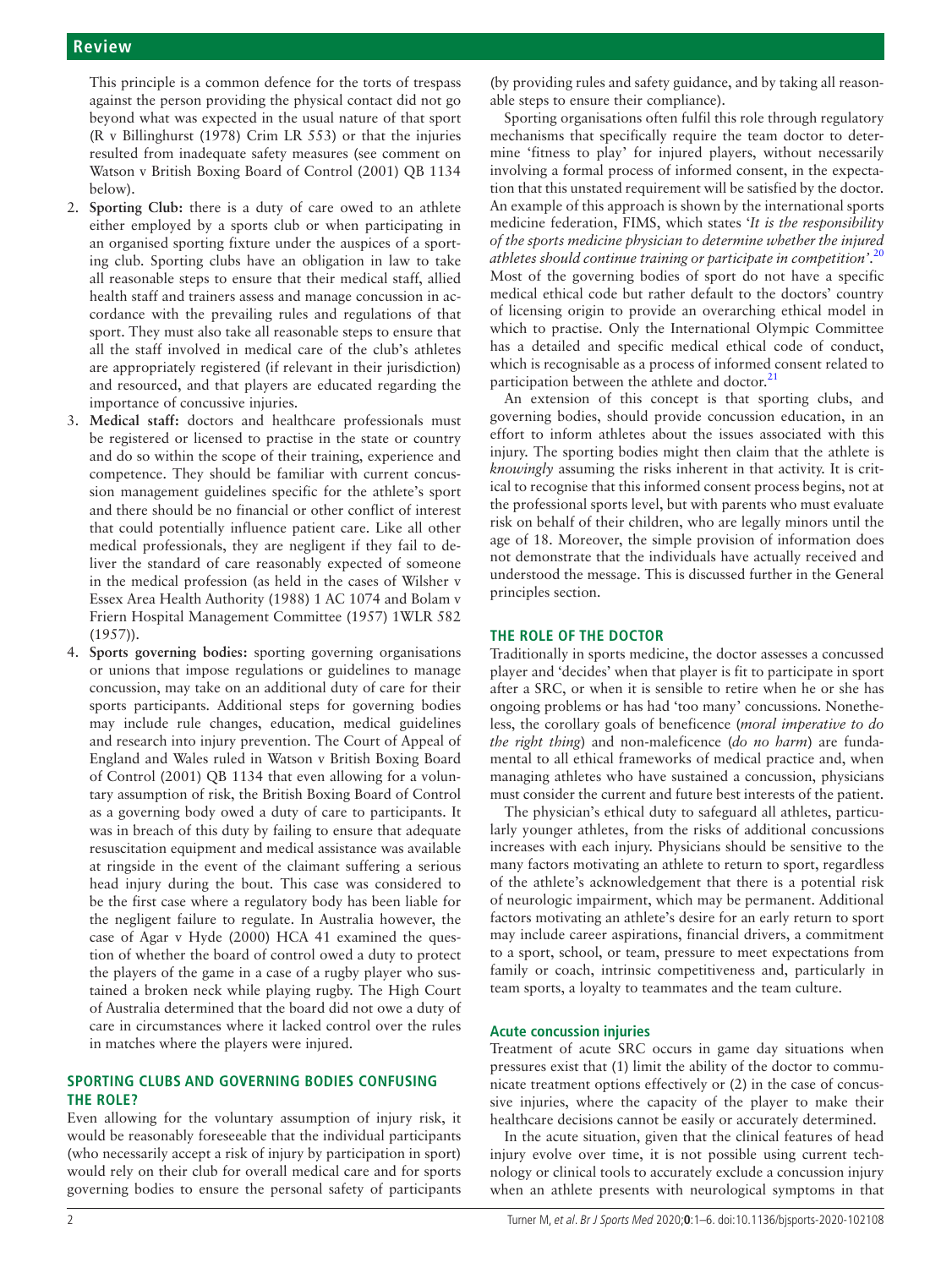setting.<sup>[1](#page-5-0)</sup> Sideline assessment tools, such as the SCAT5 provide a standardised means of assessing potentially concussed athletes, however they do not provide a diagnosis per se which is a clinical judgement. In any case, no current assessment tool assesses capacity for decision-making or consent.<sup>[1](#page-5-0)</sup>

The doctor's role (either as a team doctor or independent doctor) is primarily one of beneficence. While medical ethics has rightly emphasised the importance of preserving patient autonomy, this principle is not absolute and does not outweigh all other ethical imperatives. A physician's commitment to beneficence and a duty to protect his or her patient from harm may occasionally supersede patient autonomy from an ethical perspective particularly when a concussed athlete may not have the capacity to make a competent decision regarding their own health. In this situation, the doctor determines fitness to play and hence removal from participation, when a concussion is suspected. See sections 4 and 5 of the attached template in [online](https://dx.doi.org/10.1136/bjsports-2020-102108)  [supplementary file 2](https://dx.doi.org/10.1136/bjsports-2020-102108) for examples of the independent medical assessment process and sign off.

Various international guidelines have repeatedly emphasised that only licensed medical professionals should provide care to concussed athletes $^{22}$  and in such situations the other practitioners could be acting under the supervision or direction of the medical practitioner. A claim could be brought against the club, as well as the individual medical practitioner, trainer or allied health professional, as each may have their own insurance. Ultimately legal representatives for any injured athlete bringing a claim will want to ensure that the defendant's insurance will cover the claim being intimated. A trainer or allied health professional may have no insurance cover, or insufficient cover, and expect to be covered by the club. It is not unusual to see a claim brought against multiple parties by the claimant, or one defendant seeking to pass a claim onto another for example, a club saying that the medical practitioner and his or her own indemnifier should be responsible for responding to a claim.

#### **Return to play and retirement decisions**

In any return to play decision (following recovery from SRC, or where an athlete has sustained repeated injuries and concern exists as to the risk of long-term problems), there is an assumption that the athlete has (1) recovered from the acute injury of concern and (2) has the legal capacity to make a voluntary decision about his/her health. In this situation, there should be a full and frank discussion between the doctor and player, inline with the principles of informed consent, enabling the player to ultimately decide whether or not they should participate in future competitions.

Despite these important considerations, athletes, and particularly adolescent athletes, may not truly understand the risks or potential long-term sequelae of concussion. Thus, restricting concussed athletes from prematurely returning to play, or from returning to play after multiple concussions, is grounded in the physician's commitment to beneficence and protecting athletes from potential harm. From a legal perspective the physician will often be judged in terms of his or her clinical management in accordance with what a responsible body of medical peer opinion would do, and whether the practice in question would withstand logical analysis. When looking at what information is given to the athlete, to allow him or her to make a decision to accept treatment or return to play following a concussion injury, a court will look to see that informed consent has been obtained. In accordance with the principles in Montgomery v Lanarkshire Health Board (2015) UKSC 11 and Rogers v Whittaker (1992)

HCA58–AustL11, the court would not reference what risks a responsible body of medical opinion thinks the patient should be told about but, instead, what material risks the particular patient, or a 'reasonable' patient in the same position, would want to be told.

It is important to note that in both acute and long-term management situations, there is a clear legal duty of care owed by the doctor to the concussed athlete (either as an independent physician or through his club employer) and any breach of this legal duty may have significant consequences, including possible civil litigation and/or investigation by professional regulatory agencies.

### **POTENTIAL FOR CONFLICT OF INTEREST**

Ideally, all physician payments pertaining to SRC should be solely derived from patient evaluation, management and counselling activities. Physicians should disclose all financial arrangements that could influence patient care decisions to athletes and/ or their legal guardians. This includes contractual relationships with teams, organisations or governing bodies, involvement (scientific or financial) in the development of diagnostic or protective equipment, and paid sponsorships. Physicians who have the potential to benefit directly (financially), or indirectly (by reputation from referrals, publicity or name recognition) from treating athletes with concussion, should disclose these potential conflicts of interest immediately and must ensure that their primary duty is to care for the health of the athletes.<sup>[23 24](#page-5-8)</sup> While it is assumed that treating doctors make decisions in the best interests of the patients, when a team employs the same doctor, the potential for a conflict of interest in decision-making exists (or may be perceived to exist). See sections 1 and 3 of attached template in [online supplementary file 1](https://dx.doi.org/10.1136/bjsports-2020-102108) for examples of conflict of interest forms for both player and doctor.

For both acute injury assessment, as well as return to sport decisions, the role of an 'independent' or non-affiliated physician to assess the injured player may offer an opportunity to avoid such potential conflicts of interest. However, the downside of not 'knowing' the player, or having access to their full medical history, can make the assessment, especially pitch side, more difficult.

## **INDIVIDUAL COMPETENCE TO MAKE HEALTH DECISIONS**

From a legal standpoint the terms *capacity* and *competence* to make decisions are often used interchangeably. Adults are presumed to be competent, unless it can be proved otherwise. From a practical standpoint, the law requires that the individual be able to understand and retain treatment information, weigh the information and reach a decision and be able to communicate his or her decision. Based on this common law approach, four jurisdictions in Australia (New South Wales, Queensland, Tasmania and Victoria) have formally enacted legislation that adopts a functional test of competence. For example, in Victoria, section 36(2) of the Guardianship and Administration Act 1986 states that a person is incapable of giving consent to the carrying out of a special procedure or medical or dental treatment if the person

- 1. is incapable of understanding the general nature and effect of the proposed procedure or treatment; or
- 2. is incapable of indicating whether or not he or she consents or does not consent to the carrying out of the proposed procedure or treatment.

It is important to note that an assessment of competence is not always simple or straightforward and may require input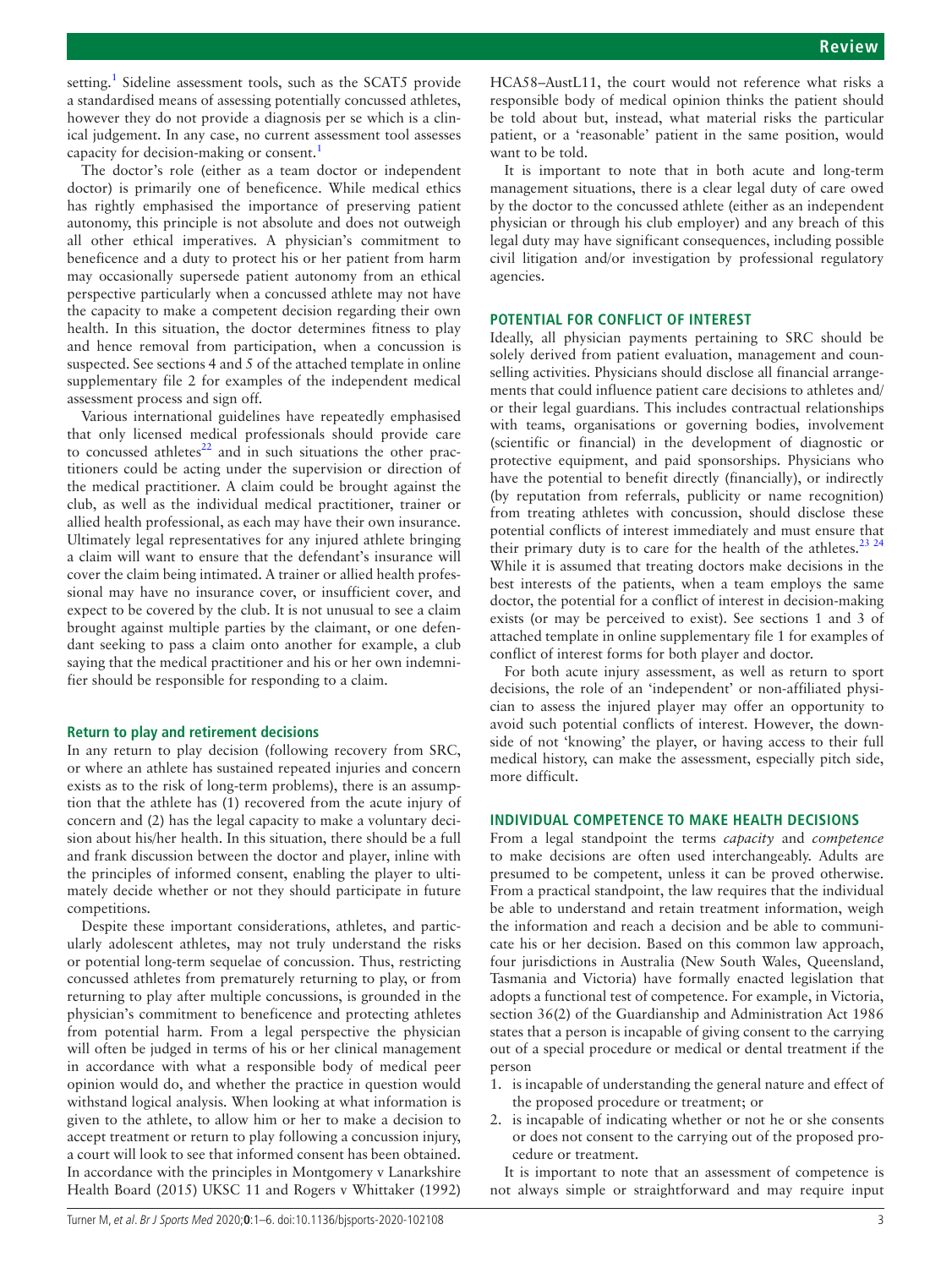from specialists such as neuropsychologists. In the setting of an individual following a concussion or mild TBI, that individual's ability to synthesise and retain information may be impaired and needs to be assessed formally as part of any consent process where a healthcare decision may be made. The law does not mandate any specific test to be passed, but instead leaves the decision to the discretion of the clinician[.25–27](#page-5-9) See section 6 of attached template in [online supplementary file 3](https://dx.doi.org/10.1136/bjsports-2020-102108) for examples of the assessment of capacity to make health decisions.

In many legal contexts, a person is not termed an adult until they are 18 years of age. Therefore, a parent (or legal guardian) is required to consent to their child's medical treatment although Australian law recognises that teenagers become more competent as they get older and may be able to provide informed consent for themselves. In some jurisdictions the concept of a '*mature minor'* is recognised, so that a person younger than 18 years of age, may nevertheless demonstrate competence to consent to or refuse treatment, without the consent of a parent or guardian. Competency is assumed unless there is clear evidence to the contrary. Under English law, 'Gillick competence' has established that someone under 18 can consent to treatment if they satisfy the necessary criteria to take on, retain and understand the information being given. This was a result of a 1985 decision of the House of Lords in Gillick v West Norfolk and Wisbech Area Health Authority (AHA (1986) UKHL 7) and is binding in England and Wales, and has been adopted to varying extents in Australia, Canada and New Zealand. This case related to the prescribing of contraceptive medication to a teenage girl, without the consent or knowledge of the mother, and the judge accepted that the girl was able to understand the information provided and use it to consent to treatment. It does not apply so readily however to decisions to refuse medical treatment especially where the treatment may be lifesaving treatment.

# **THE PROCESS OF INFORMED CONSENT IN RETURN TO SPORT DECISIONS**

Informed consent is an agreement obtained from a competent patient to undertake a specific course of action and has ethical, legal and practical implications. Ethically, consent represents an individual's inherent moral right to make autonomous healthcare decisions. Legally, consent represents a process through which the individual's right to agree to, or refuse, medical treatment is upheld. Practically, consent represents the conversation in which the patient and clinician discuss the options, risks and benefits of treatment and any consequences of refusal. It is vital that people are given the information they need in order to choose what is right for them in a manner that they can understand. The patient, and parent/guardian, must be given an opportunity to ask questions and have them answered. It is essential that they not only hear, but also understand this information. Ensuring that they understand is a key aspect of consent and is the responsibility of the clinician obtaining consent, who should also ensure that this process is documented. See sections 8–10 of the attached template in [online supplementary file 3](https://dx.doi.org/10.1136/bjsports-2020-102108) for examples of the consent process in decision-making.

## **General principles**

There are general principles that apply to all informed consent processes. These principles require:

- ► **Capacity:** a patient must be of sound mind and over 18 years of age in order to give or refuse valid informed consent.
- Informed: the patient must be provided with sufficient information on which to make a decision regarding his or

her own healthcare. This should include the details, nature, benefits, alternatives and material risks of the proposed health intervention or treatment. Information about the proposed health intervention or treatment must be provided in a way that the patient can understand. It is the clinician's responsibility to make sure the patient understands and is not just passively agreeing.

- ► **Voluntary:** consent must be given freely and voluntarily. The clinician may advise the patient what they believe is the best option for their care. A clinician must not exert pressure on, coerce, or force the patient to take their advice and the patient has the right to choose between available treatment options. This process should be documented and communicated to all involved.
- Timing: consent must occur prior to the commencement of any proposed procedure or treatment.
- Specific: consent given by the patient must be specific to the treatment for which the patient has been informed and is only valid for that medical treatment. The clinician must not exceed the 'scope of authority' given by the patient.
- ► **Consent in language that a player can understand:** many laws and sporting bodies may have policies that require athlete to acknowledge receipt of concussion-related information. One way to eliminate disputes involving the risks inherent in an activity is to provide participants with information regarding those risks and to require their acknowledgement of the risks. By providing athletes with concussion-related information and requiring their express acknowledgement of the inherent risk of concussion, as a part of the sport prior to participation, schools/coaches/leagues may be attempting to limit their liability in this area. It should be noted that the requirement and provision of athlete and/or parental signatures does not necessarily mean that the information provided has been read or understood. Particular care is required to ensure that the primary language of the athlete, and the family, has been taken into account. Although providing concussion-related information to athletes and/ or their parent/guardian, and requiring them to acknowledge receipt of this information in writing, is included in a majority of approaches, there is relatively widespread variation in the ways in which these are structured and implemented. Data suggest that general concussion information provision among collegiate and club athletes can be variably implemented and largely ineffective in changing concussion knowledge or concussion reporting behaviour.<sup>28</sup>

The area of consent carries significant medicolegal risk. Failure to properly discuss and advise of the short-term and long-term risks around returning to sport after a concussion injury could result in a legal suit being brought later. Important evidence a court will be asked to consider will include the medical records and, therefore, a clear contemporaneous note of the discussion that took place, including advice given, questions asked and so on, is critical. Consent should not be seen as a 'tick box' exercise (eg, is the athlete fit to return to sport following concussion? YES/NO). What is needed is clear evidence of a two-way dialogue, with the patient being given a chance to ask questions, consider information and have explained to them any material risks relevant to that patient in the patient's position.

The key point is that it is a subjective analysis and decisionmaking process. Both risks and what the athlete may want or choose to do could differ very much between a 20-year-old athlete breaking into a first team and a 33-year-old athlete coming to the end of his or her career. As the Australian consent case of Rogers v Whittaker (Rogers v Whitaker (1992) HCA 58;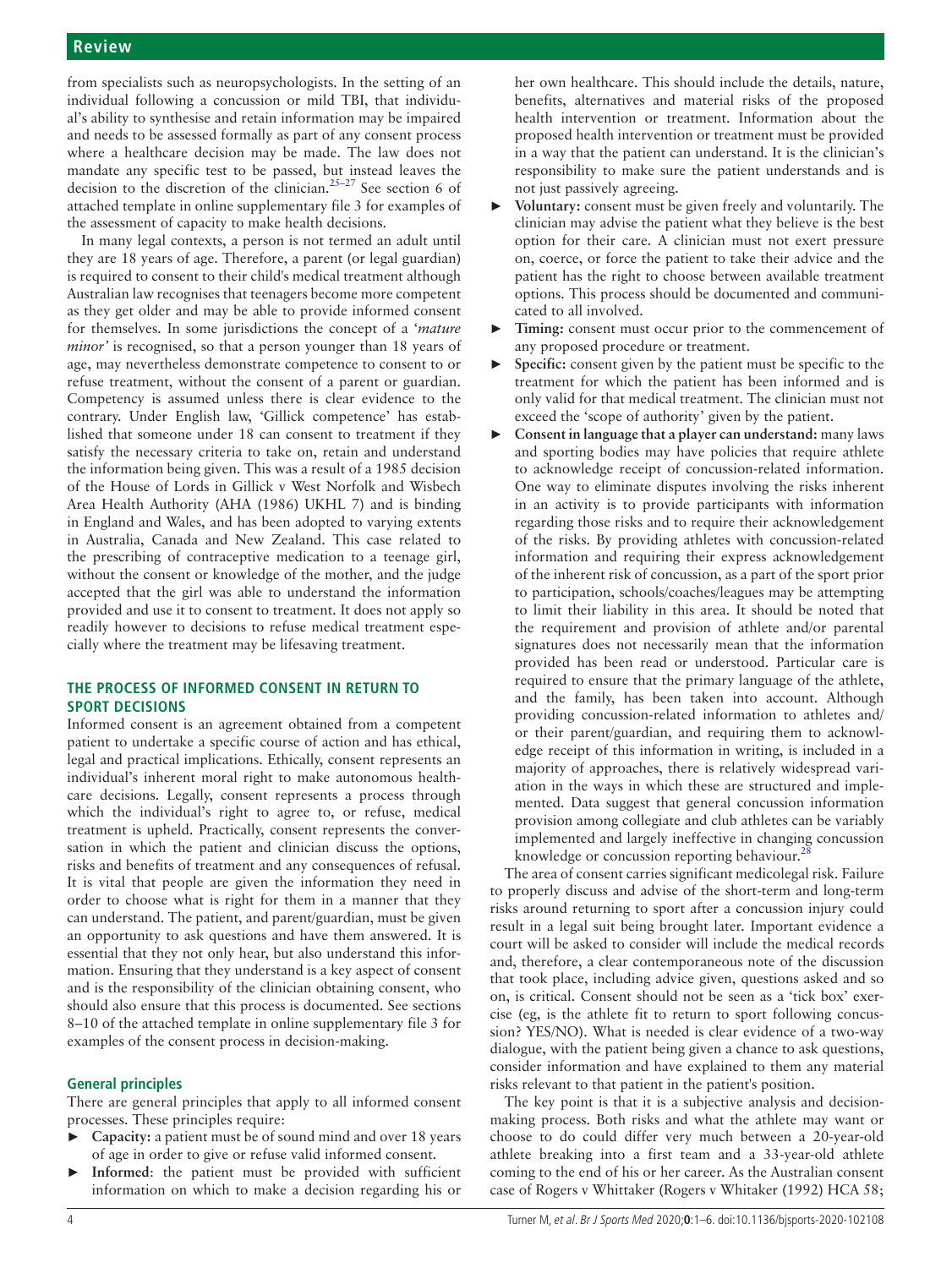175 CLR 479) shows it is not just a matter of percentages on risk but what does this particular patient consider important. All discussions should be carefully documented and encapsulate the complexity of the case.

A recent English case (Webster v Burton Hospitals NHS Foundation Trust (2017) EWCA Civ 62, (2017)), which involved risks concerning obstetric management that were only identified in emerging medical understanding highlights this point. In determining factual causation, the judge ruled about individual willingness to take responsibility for health decisions. The court looked subjectively at the particular claimant (a university-educated patient with a degree in nursing), and deemed that she was capable of distinguishing what risks she would and would not take and had demonstrated ability to process medical advice about her healthcare. Such a patient may reject medical advice and follow their own judgement. This issue becomes more complicated when the individual is uneducated, and/or has had no opportunity to demonstrate willingness to take responsibility for their health, but equally it does not mean that the clinician should disregard their obligation to provide sufficient information to the patient, including warning of material risks associated with the treatment. It is then for the patient to make an informed choice as to how they wish to proceed.

# **ANOTHER COMPLICATION—LEGISLATION AND PRIVACY LAWS**

In addition, in US State concussion laws, physicians who perform concussion evaluations must take into account federal and state privacy laws. The US Federal Health Insurance Portability and Accountability Act, as well as many state privacy laws, restricts providers from sharing personal health information without specific patient consent. These restrictions can present challenges for physicians in the context of athlete—patients who want to return to play contrary to medical advice. The athlete may also request that the physician's evaluation and denial for clearance to return to play remain confidential. Thus, the evaluating physician could find himself or herself in the difficult position of being legally restricted from sharing a concussion evaluation with the athlete's coaches and school personnel, even though making such a disclosure might be in the best interest of the athlete's health.

In English law, such considerations reference the General Data Protection Regulation 2016/679 (GDPR). All health organisations will have a GDPR policy and staff should be aware of their obligations under this. In Australia, health practitioners should be aware of their obligations under the various state health records legislations (eg, the Victorian *Health Records Act 2001*) and the Australian privacy principles under the Australian *Privacy Act 1988*.

If it is a club doctor who is making an assessment of an athlete, it is arguable that they have to share the data within their club (ie, to a manager or high-performance coach) if a failure to do so could put the athlete at risk. This may be more complex when a player is referred to an outside specialist.

#### **NEXT STEPS**

The authors have discussed the medicolegal issues related to concussion assessment above and propose a framework or template for clinicians to assess decision-making in acute concussions, as well as for athletes with multiple concussions

or persistent symptoms. This is shown in Sections 1-10 of the [online supplementary files 1–3](https://dx.doi.org/10.1136/bjsports-2020-102108) .

The overall concept of the template is that the individual sections can be used in a modular fashion as needed in the clinical assessment and then incorporated into the medical record.

This template also provides a contemporaneous medicolegal documentation of the process undertaken by the doctor and patient. In some jurisdictions, consideration of videotaping the discussion may be worthwhile with copies retained by both doctor and patient.

While this template provides guidance for the discussion between a doctor and patient, it is important to understand that practitioners should monitor the literature as clinical and research evidence evolves and incorporate this information into their discussion and document this as required. As indicated in the text, as well as in the template, it is critical that in order to make an informed decision, athletes receive information in a language that they can understand and have the opportunity to have all their questions answered. We would also argue that an additional step of a 'cooling off' period is valuable before career ending decisions are made. This gives the athlete additional time to process the discussion, talk with friends, family or advisors and reconvene for further discussion and additional questions. A 'second opinion' should be offered as another option to assist the decision process, where necessary.

#### **What is already knownWhat are the new findings?**

- ► Sport related concussion is associated with short-term and long-term neurological sequelae
- ► Current research does not provide an accurate risk of the long-term problems resulting from single or repeated concussive impacts
- ► Informed consent is a basic legal requirement for all medical interventions and treatments
- ► A framework based on the medicolegal principles of informed consent is provided to assist clinicians in the management of sports related concussion

## **How might it impact on clinical practice in the near future?**

► The authors propose a framework with which to assess return to play decisions in acute concussions as well as for athletes with multiple concussions or persistent symptoms. This framework provides a medicolegal documentation of the process.

**Contributors** MT was involved in the initial conception of the article and MT, MH, DM, AA and PM were responsible for initial writing and drafting of the article, which was reviewed by all authors. All authors revised critically for important intellectual content and approved the final version to be submitted.

**Funding** The authors have not declared a specific grant for this research from any funding agency in the public, commercial or not-for-profit sectors.

**Competing interests** DM is a coinvestigator in research on long-term followup of neuropsychological function in former Australian Rules Footballers, funded through the Florey Institute of Neuroscience and Mental Health. He has a legal practice in medical law and has provided legal advice to professional sporting clubs and the Australian Football League (AFL). He is a member of the AFL Grievance Tribunal and the AFL Concussion Working Group. PM is a coinvestigator on competitive grants relating to mild TBI funded by several governmental and other organisations. He is funded under a Fellowship awarded by the National Health